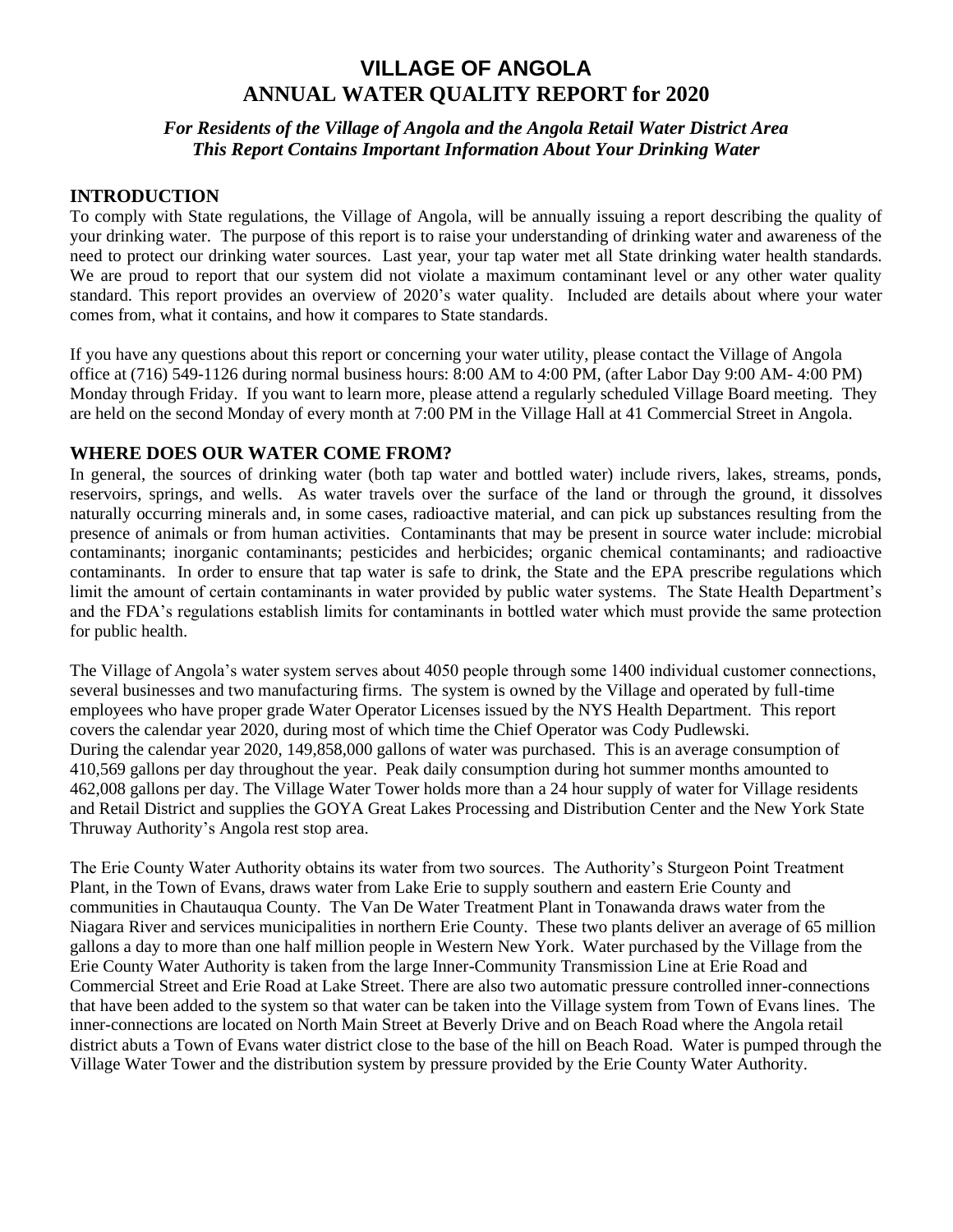The Erie County Water Authority does issue an Annual Water Quality Report each year. Their 2020 AWQR is now available for review and is available in electronic form. If you have any questions regarding this report, please submit your requests to [questionscomments@ecwa.org.](mailto:questionscomments@ecwa.org)

## **ARE THERE CONTAMINANTS IN OUR DRINKING WATER?**

As the State regulations require, your drinking water is routinely tested for numerous contaminants. These contaminants include: microbiological compounds such as total coliform and E.coli bacteria, turbidity, inorganic compounds such as nitrate and lead, volatile organic compounds, total trihalomethanes, haloacetic acids, and radiological compounds. Attached to this report is a "2020 Water Quality Monitoring Report – Annual Water Quality Report Supplement", prepared by the Erie County Water Authority. The tables presented depict which compounds were tested for and which compounds were detected or not detected in your drinking water. The State allows testing for some contaminants less than once per year because the concentrations of these contaminants do not change frequently. Some of the data, though representative, are more than one year old.

It should be noted that all drinking water, including bottled drinking water, may be reasonably expected to contain at least small amounts of some contaminants. The presence of contaminants does not necessarily indicate that water poses a health risk. More information about contaminants and potential health effects can be obtained by calling the EPA's Safe Drinking Water Hotline (800-426-4791) or the Erie County Health Department at (716-961-6800).

As the State regulations require, we have tested your drinking water for the following contaminants. These contaminants include: total coliform, disinfection by-products, copper and lead. Additionally, there were no exceedances for copper or for lead in the last residential sampling round in September 2018. All of the copper and lead samples tested, fell under the respective action levels for copper and lead.

| <b>Table of Detected Contaminants</b>      |                            |                          |                                     |                                       |                       |                                               |                                                                               |
|--------------------------------------------|----------------------------|--------------------------|-------------------------------------|---------------------------------------|-----------------------|-----------------------------------------------|-------------------------------------------------------------------------------|
| Contaminant                                | <b>Violation</b><br>Yes/No | Date of<br><b>Sample</b> | <b>Level</b><br><b>Detected</b>     | <b>Unit</b><br><b>Measurem</b><br>ent | <b>MCLG</b>           | <b>Regulatory</b><br>Limit (MCL,<br>TT or AL) | <b>Likely Source of</b><br><b>Contamination</b>                               |
| Microbiological                            |                            |                          |                                     |                                       |                       |                                               |                                                                               |
| <b>Total Coliform</b>                      | N <sub>0</sub>             | Monthly                  | $\boldsymbol{0}$                    | n/a                                   | $\theta$              | Any positive<br>sample                        | Naturally present in<br>the environment.                                      |
| <b>Disinfectants</b>                       |                            |                          |                                     |                                       |                       |                                               |                                                                               |
| Chlorine Residual                          | N <sub>0</sub>             | Every Day                | 0.522 <sup>2</sup><br>$.11 - 2.5$   | Mg/l                                  |                       | 4                                             | Water additive used to<br>control microbes                                    |
| <b>Inorganics</b>                          |                            |                          |                                     |                                       |                       |                                               |                                                                               |
| Copper                                     | N <sub>0</sub>             | 09/20/2018               | 20 <sup>1</sup><br>$ND - 88$        | Ug/l                                  | 1300                  | $AL = 1300$                                   | Corrosion of galvanized<br>pipes; erosion of natural<br>deposits.             |
| Lead                                       | N <sub>0</sub>             | 09/20/2018               | 1.4 <sup>1</sup><br>$ND - 5.7$      | Ug/l                                  | $\mathbf{0}$          | $AI = 15$                                     | Corrosion of household<br>plumbing systems;<br>erosion of natural<br>deposits |
| <b>Disinfection By-</b><br><b>Products</b> | <b>MCL</b>                 | <b>MCLG</b>              | <b>Running</b><br>Annual<br>Average | Range                                 | <b>Sample</b><br>Year | <b>Violation</b>                              | <b>Typical Source</b>                                                         |
| Total<br>Trihalomethanes                   | $80 \text{ ug}/l$          | <b>NA</b>                | 57.2 ug/l                           | $32.6 - 66.9$<br>$\frac{u g}{l}$      | 2020                  | No                                            | Byproduct of drinking<br>water disinfection                                   |
| Haloacetic Acids                           | $60$ ug/l                  | <b>NA</b>                | $20.8 \text{ ug}/l$                 | $9.82 - 21.5$<br>$\frac{u g}{l}$      | 2020                  | N <sub>o</sub>                                | Byproduct of drinking<br>water disinfection                                   |

Notes:

1 - During 2018 we collected and analyzed 20 water samples for copper and lead. The action level for lead and copper was not exceeded at any of the sites tested. The level presented represents the 90th percentile of the 20 sites tested. A percentile is a value on a scale of 100 that indicates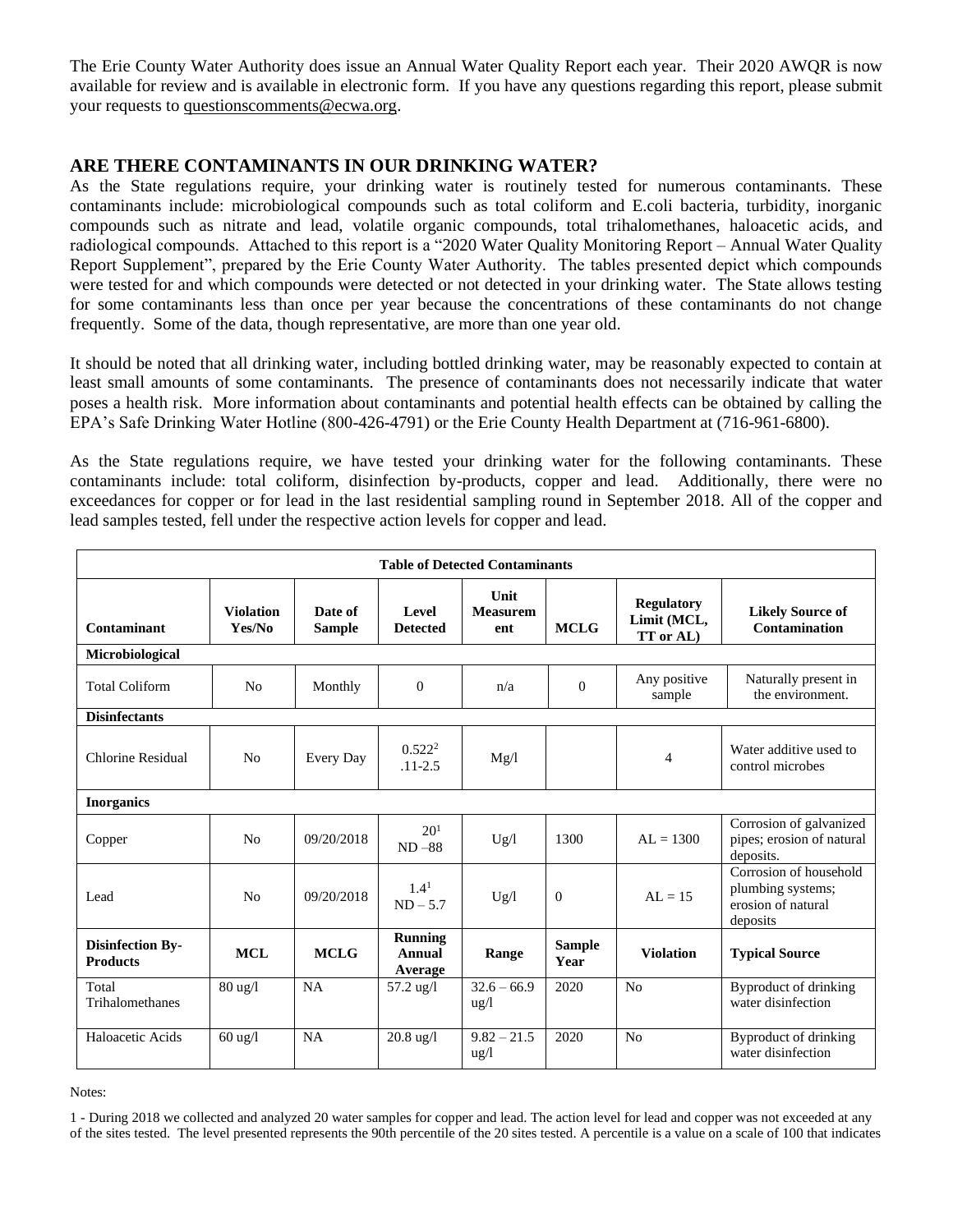the percent of a distribution that is equal to or below it. The 90th percentile is equal to or greater than 90% of the lead and copper values detected at your water system.

2 - The value noted is the average for the entire year of sampling. The range varies depending on the amount originally injected by the Erie County Water Authority.

#### **Definitions:**

*Maximum Contaminant Level (MCL)*: The highest level of a contaminant that is allowed in drinking water. MCLs are set as close to the MCLGs as feasible.

*Maximum Contaminant Level Goal (MCLG)*: The level of a contaminant in drinking water below which there is no known or expected risk to health. MCLGs allow for a margin of safety.

*Action Level (AL)*: The concentration of a contaminant which, if exceeded, triggers treatment or other requirements which a water system must follow.

*Non-Detects (ND)*: Laboratory analysis indicates that the constituent is not present.

*Milligrams per liter (mg/l)*: Corresponds to one part of liquid in one million parts of liquid (parts per million - ppm).

*Micrograms per liter (ug/l)*: Corresponds to one part of liquid in one billion parts of liquid (parts per billion - ppb).

*Milliliters (ml):* Corresponds to one part of liquid in one million parts of liquid (parts per million - ppm).

*NE:* Not Established.

*Maximum Residual Disinfectant Level (MRDL)*: The highest level of a disinfectant allowed in drinking water. There is convincing evidence that addition of a disinfectant is necessary for control of microbial contaminants.

*Maximum Residual Disinfectant Level Goal (MRDLG)*: The level of a drinking water disinfectant below which there is no known or expected risk to health. MRDLGs do not reflect the benefits of the use of disinfectants to control microbial contamination.

#### **WHAT DOES THIS INFORMATION MEAN?**

As you can see by the table, our system had no violations. We have learned through our testing that some contaminants have been detected; however, these contaminants were detected below New York State requirements. We are required to present the following information on lead in drinking water:

If present, elevated levels of lead can cause serious health problems, especially for pregnant women, infants, and young children. It is possible that lead levels at your home may be higher than at other homes in the community as a result of materials used in your home's plumbing. Village of Angola is responsible for providing high quality drinking water, but cannot control the variety of materials used in plumbing components. When your water has been sitting for several hours, you can minimize the potential for lead exposure by flushing your tap for 30 seconds to 2 minutes before using water for drinking or cooking. If you are concerned about lead in your water, you may wish to have your water tested. Information on lead in drinking water, testing methods, and steps you can take to minimize exposure is available from the Safe Drinking Water Hotline (1-800-426-4791) or at http://www.epa.gov/safewater/lead.

## **IS OUR WATER SYSTEM MEETING OTHER RULES THAT GOVERN OPERATIONS?**

During 2020 The Village of Angola Water System met all rules that govern operations.

Waivers Our water system was issued a waiver for required sampling for asbestos since there is no asbestos – cement pipe in our distribution system. This waiver expires on December 31, 2023.

#### **DO I NEED TO TAKE SPECIAL PRECAUTIONS?**

Although our drinking water met or exceeded state and federal regulations, some people may be more vulnerable to disease causing microorganisms or pathogens in drinking water than the general population. Immuno-compromised persons such as persons with cancer undergoing chemotherapy, persons who have undergone organ transplants, people with HIV/AIDS or other immune system disorders, some elderly, and infants can be particularly at risk from infections. These people should seek advice from their health care provider about their drinking water. EPA/CDC guidelines on appropriate means to lessen the risk of infection by Cryptosporidium, Giardia and other microbial pathogens are available from the Safe Drinking Water Hotline (800-426-4791).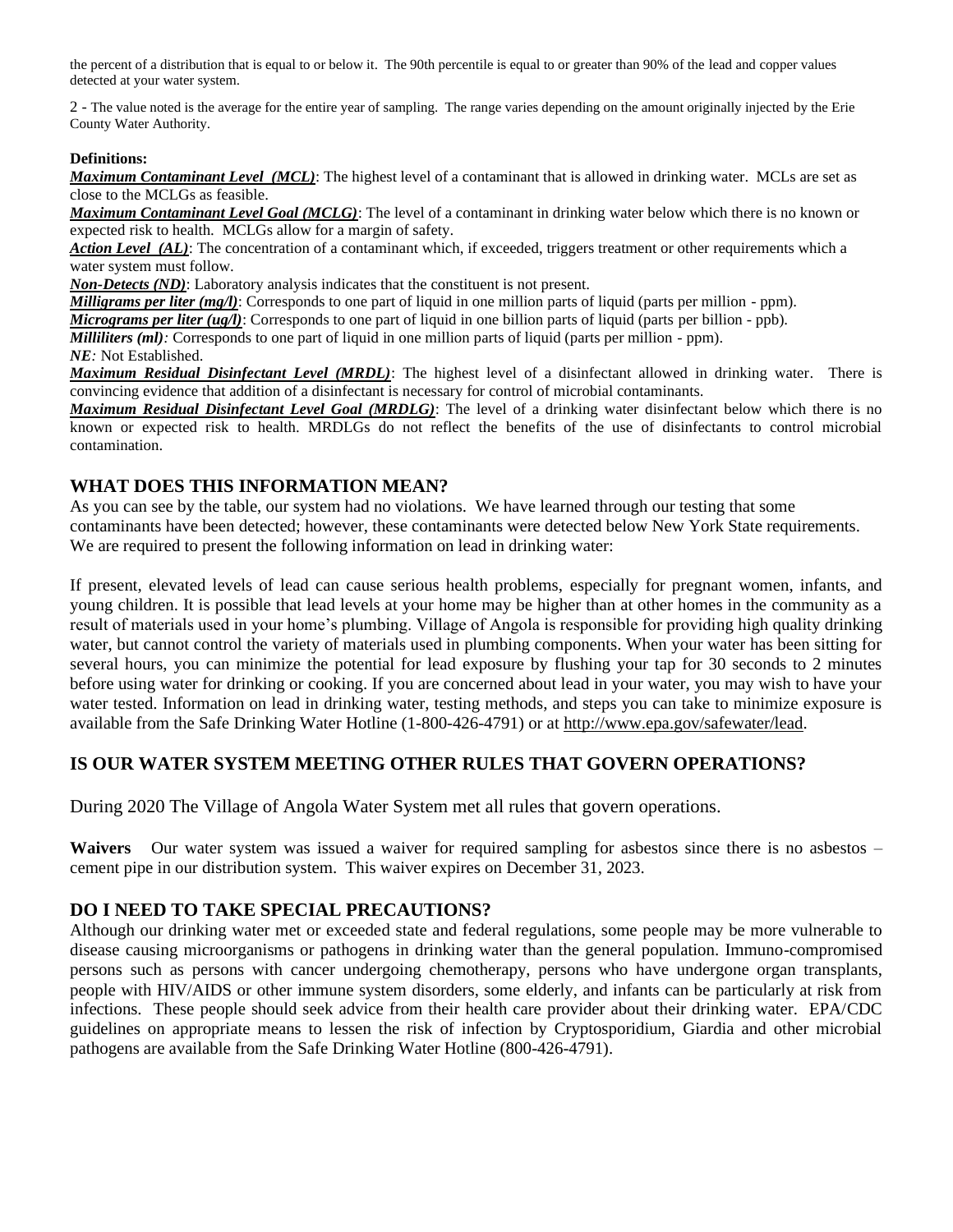#### **INFORMATION ON FLUORIDE ADDITION**

Our system is one of the many drinking water systems in New York State that provides drinking water with a controlled, low level of fluoride for consumer dental health protection. Fluoride is added to your water by the Erie County Water Authority before it is delivered to us. According to the United States Centers for Disease Control, fluoride is very effective in preventing cavities when present in drinking water at an optimal range from 0.8 to 1.2 mg/l (parts per million). To ensure that the fluoride supplement in your water provides optimal dental protection, the State Department of Health requires that the Erie County Water Authority monitor fluoride levels on a daily basis. None of the monitoring results showed fluoride at levels that approach the 2.2 mg/l MCL for fluoride.

#### **WHY SAVE WATER AND HOW TO AVOID WASTING IT?**

Although our system has an adequate amount of water to meet present and future demands, there are a number of reasons why it is important to conserve water:

- Saving water saves energy and some of the costs associated with both of these necessities of life;
- Saving water reduces the cost of energy required to pump water and the need to construct costly new wells, pumping systems and water towers; and
- Saving water lessens the strain on the water system during a dry spell or drought, helping to avoid severe water use restrictions so that essential fire fighting needs are met.

You can play a role in conserving water by becoming conscious of the amount of water your household is using, and by looking for ways to use less whenever you can. It is not hard to conserve water. Conservation tips include:

- Automatic dishwashers use 15 gallons for every cycle, regardless of how many dishes are loaded. So get a run for your money and load it to capacity.
- Turn off the tap when brushing your teeth.
- Check every faucet in your home for leaks. Just a slow drip can waste 15 to 20 gallons a day. Fix it and you can save almost 6,000 gallons per year.
- Check your toilets for leaks by putting a few drops of food coloring in the tank, watch for a few minutes to see if the color shows up in the bowl. It is not uncommon to lose up to 100 gallons a day from one of these otherwise invisible toilet leaks. Fix it and you save more than 30,000 gallons a year.

## **SYSTEM IMPROVEMENTS**

- Due to the ever increasing cost of water the Village purchases from the Erie County Water Authority it was necessary to increase water rates by 2% effective with the March 2020 billing.
- An agreement with the Town of Evans whereby the Village allowed the Town, in 1928 to install and maintain some 13 fire hydrants on a village owned main water line from the old water treatment plant on Schwert Road to the westerly village line was reviewed and clarified in the recent past. During 2014 and 2015 along Old Lake Shore Rd., some of these old hydrants were replaced and moved to accommodate the Town of Evans Hike/Bike path construction work that is still pending.
- A water system flushing plan was updated and saw the entire system thoroughly flushed and tested on a regular basis continuing through 2020. Security and emergency response planning has always been an important part of managing your drinking water system. Recent events have made homeland security a national priority. The Village of Angola has received approval from the State Department of Health for our Emergency Response Plan.
- The Village Board asks that anyone living near any of the Village's water facilities, including the water tower, hydrants, and the various meter pits, to be aware of who is entering or working at these facilities. All Villageowned equipment is marked as such and Village employees all carry identification. Any suspicious persons or vehicles should be reported to the Police by dialing 911, or calling directly to 549-3600. The 500,000 gallon 150 foot high water tower that was constructed off Commercial Street in the late 1990's holds the communities required 24-hour supply of water and helps to pressurize the entire Village distribution system. The inside of the water tower tank has been inspected as required.